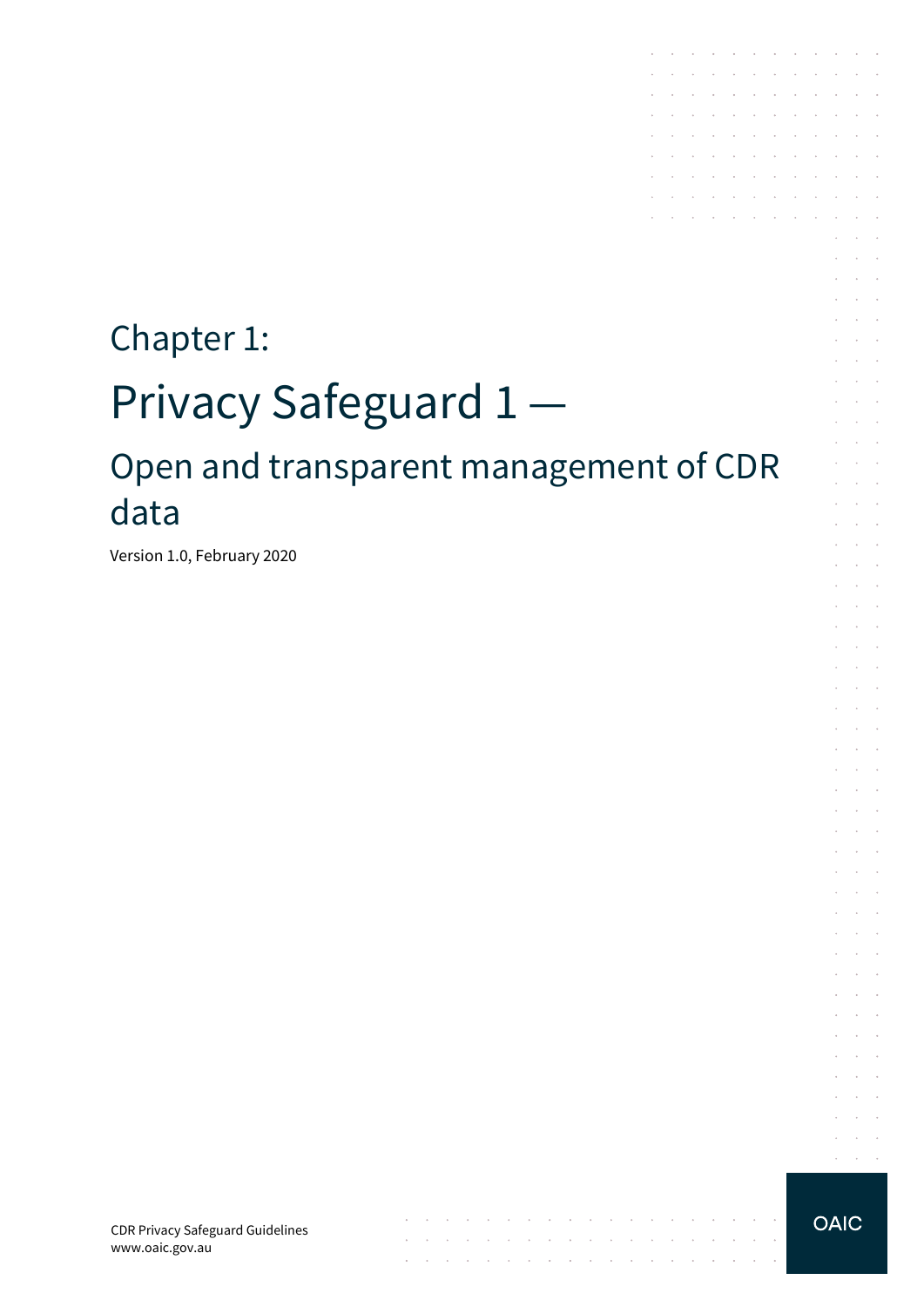### **Contents**

| <b>Key points</b>                                                                | 3  |
|----------------------------------------------------------------------------------|----|
| What does Privacy Safeguard 1 say?                                               | 3  |
| Importance of open and transparent management of CDR data                        |    |
| Who Privacy Safeguard 1 applies to                                               | 3  |
| How Privacy Safeguard 1 interacts with the Privacy Act and APP 1                 | 4  |
| Implementing practices, procedures and systems to ensure compliance with the CDR |    |
| regime                                                                           | 5  |
| Existing privacy governance arrangements                                         | 6  |
| Examples of practices, procedures and systems                                    | 6  |
| Circumstances that affect reasonable steps                                       | 8  |
| Having a CDR policy                                                              | 10 |
| Developing the CDR policy                                                        | 10 |
| Information that must be included in a CDR policy                                | 11 |
| Availability of the CDR policy                                                   | 14 |
| Consumer requests for a CDR policy                                               | 14 |
| Interaction between an entity's privacy policy and CDR policy                    | 14 |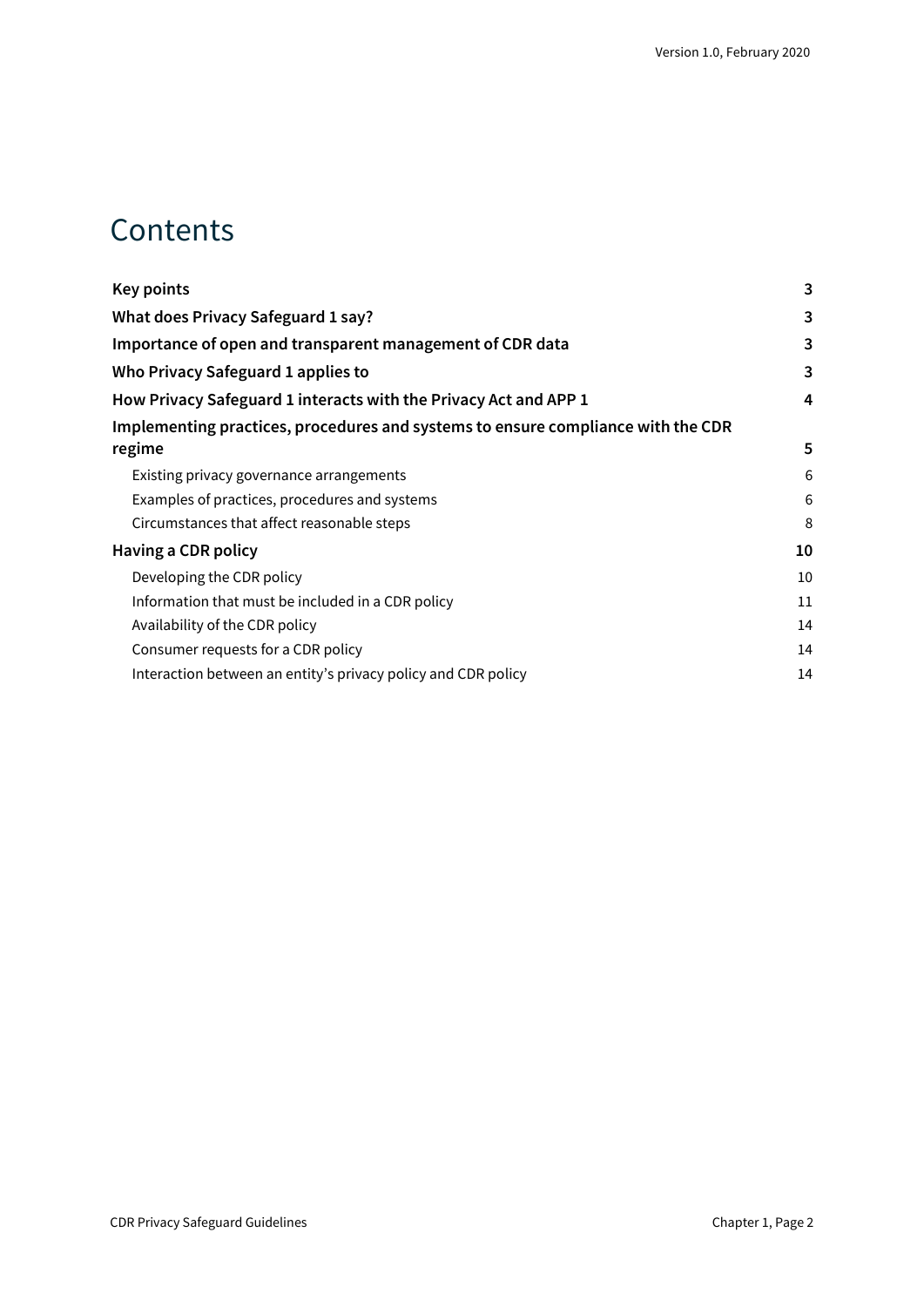# <span id="page-2-0"></span>**Key points**

- Privacy Safeguard 1, together with consumer data rule (CDR Rule) 7.2, outlines the requirements for all consumer data right (CDR) entities (accredited data recipients, data holders and designated gateways) to handle CDR data in an open and transparent way.
- All CDR entities must take steps as are reasonable in the circumstances to implement practices, procedures and systems that will ensure they comply with the CDR regime, and are able to deal with related inquiries and complaints from consumers.
- All CDR entities must have a clearly expressed and up-to-date policy about how they manage CDR data. The policy must be provided free of charge and made available in accordance with the CDR Rules.

# <span id="page-2-1"></span>**What does Privacy Safeguard 1 say?**

- $1.1$ Privacy Safeguard 1 requires all CDR entities to:
	- take steps that are reasonable in the circumstances to establish and maintain internal practices, procedures and systems that ensure compliance with the CDR regime, including the Privacy Safeguards and CDR Rules, and
	- have a clearly expressed and up-to-date policy describing how they manage CDR data. The policy must be available free of charge and in a form consistent with the CDR Rules and provided to the consumer upon request.

## <span id="page-2-2"></span>**Importance of open and transparent management of CDR data**

- The objective of Privacy Safeguard 1 is to ensure CDR entities handle CDR data in an open  $1.2$ and transparent way. It is the bedrock principle.
- $1.3$ By complying with Privacy Safeguard 1, CDR entities will be establishing accountable and auditable practices, procedures and systems that will assist with compliance with all the other privacy safeguards. This leads to a trickle-down effect where privacy is automatically considered when handling CDR data, resulting in better overall privacy management, practice and compliance through a 'privacy-by-design' approach.
- $1.4$ It is also important that consumers are aware of how their CDR data is handled, and can inquire or make complaints to resolve their concerns. A CDR policy achieves this transparency by outlining how the CDR entity manages CDR data, and by providing information on how a consumer can complain and how the CDR entity will deal with a complaint.

# <span id="page-2-3"></span>**Who Privacy Safeguard 1 applies to**

 $1.5$ Privacy Safeguard 1 applies to data holders, designated gateways and accredited data recipients.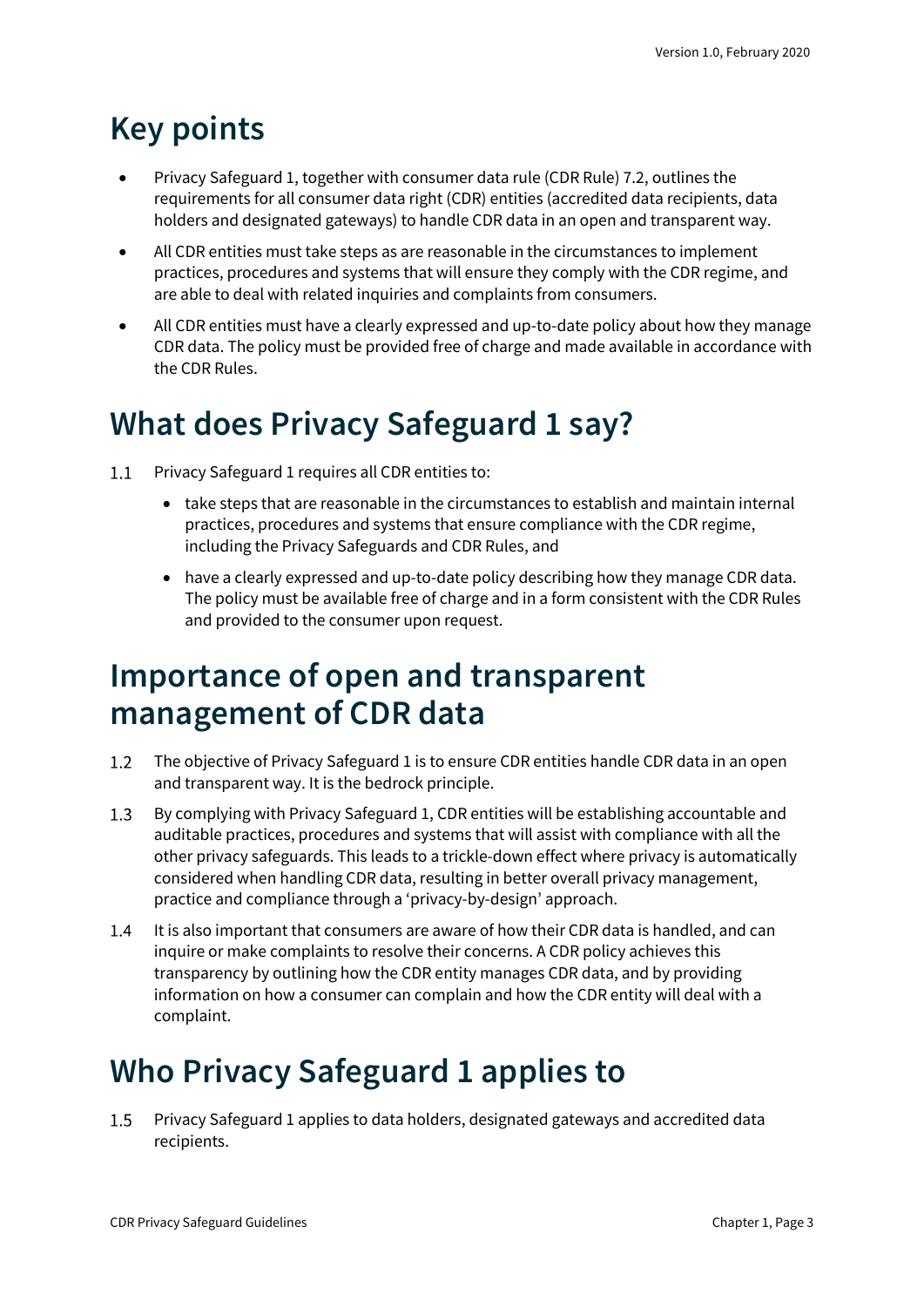*Note: Currently, there are no designated gateways in the CDR regime responsible for facilitating the transfer of information between data holders and accredited persons (see Chapter B (Key concepts) for the meaning of designated gateway).*

### <span id="page-3-0"></span>**How Privacy Safeguard 1 interacts with the Privacy Act and APP 1**

- It is important to understand how Privacy Safeguard 1 interacts with the *Privacy Act 1988* (the 1.6 Privacy Act) and Australian Privacy Principle (APP) [1](#page-3-1).<sup>1</sup>
- $1.7$ APP 1 requires APP entities to manage personal information in an open and transparent way (see Chapter 1: APP 1 - [Open and transparent management of personal information of the](https://www.oaic.gov.au/privacy/australian-privacy-principles-guidelines/chapter-1-app-1-open-and-transparent-management-of-personal-information/)  [APP Guidelines\)](https://www.oaic.gov.au/privacy/australian-privacy-principles-guidelines/chapter-1-app-1-open-and-transparent-management-of-personal-information/).

| Privacy protections that apply in the CDR context                                                                                                                                                                                                                                                                                                                             |
|-------------------------------------------------------------------------------------------------------------------------------------------------------------------------------------------------------------------------------------------------------------------------------------------------------------------------------------------------------------------------------|
| <b>Privacy Safeguard 1 and APP 1</b>                                                                                                                                                                                                                                                                                                                                          |
| All accredited persons must comply with APP 1 in relation to the handling of<br>personal information. <sup>2</sup>                                                                                                                                                                                                                                                            |
| Entities should be aware that when an accredited person collects any CDR<br>data, the person will also become an accredited data recipient and must then<br>comply with:                                                                                                                                                                                                      |
| • Privacy Safeguard 1 in relation to the handling of CDR data, and                                                                                                                                                                                                                                                                                                            |
| • APP 1 in relation to the handling of personal information that is not CDR<br>data.                                                                                                                                                                                                                                                                                          |
| As APP 1 and Privacy Safeguard 1 both apply generally to an entity's handling<br>of data, accredited data recipients must have systems, practices and<br>procedures in place to ensure compliance with both the privacy safeguards<br>and the APPs (including having both a CDR policy and privacy policy in<br>$place).$ <sup>3</sup>                                        |
| <b>Note:</b> While Privacy Safeguard 1 does not apply to accredited persons before<br>they have collected any CDR data, the OAIC recommends that accredited<br>persons consider their Privacy Safeguard 1 obligations early, so that they will<br>meet their obligations under Privacy Safeguard 1 and CDR Rule 4.11(3) as<br>soon as they start to seek to collect CDR data. |
|                                                                                                                                                                                                                                                                                                                                                                               |

<span id="page-3-1"></span><sup>&</sup>lt;sup>1</sup> The Privacy Act includes 13 APPs that regulate the handling of personal information by APP entities. See Chapter B: Key [concepts of the APP Guidelines](https://www.oaic.gov.au/privacy/australian-privacy-principles-guidelines/chapter-b-key-concepts/) for further information.

<span id="page-3-2"></span><sup>&</sup>lt;sup>2</sup> All accredited persons are subject to the Privacy Act and the APPs in relation to information that is personal information but is not CDR data. Section 6E(1D) of the Privacy Act.

<span id="page-3-3"></span><sup>&</sup>lt;sup>3</sup> CDR Rule 4.11(3) requires accredited persons to provide certain information from their CDR policy to the consumer when seeking consent to collect and use CDR data.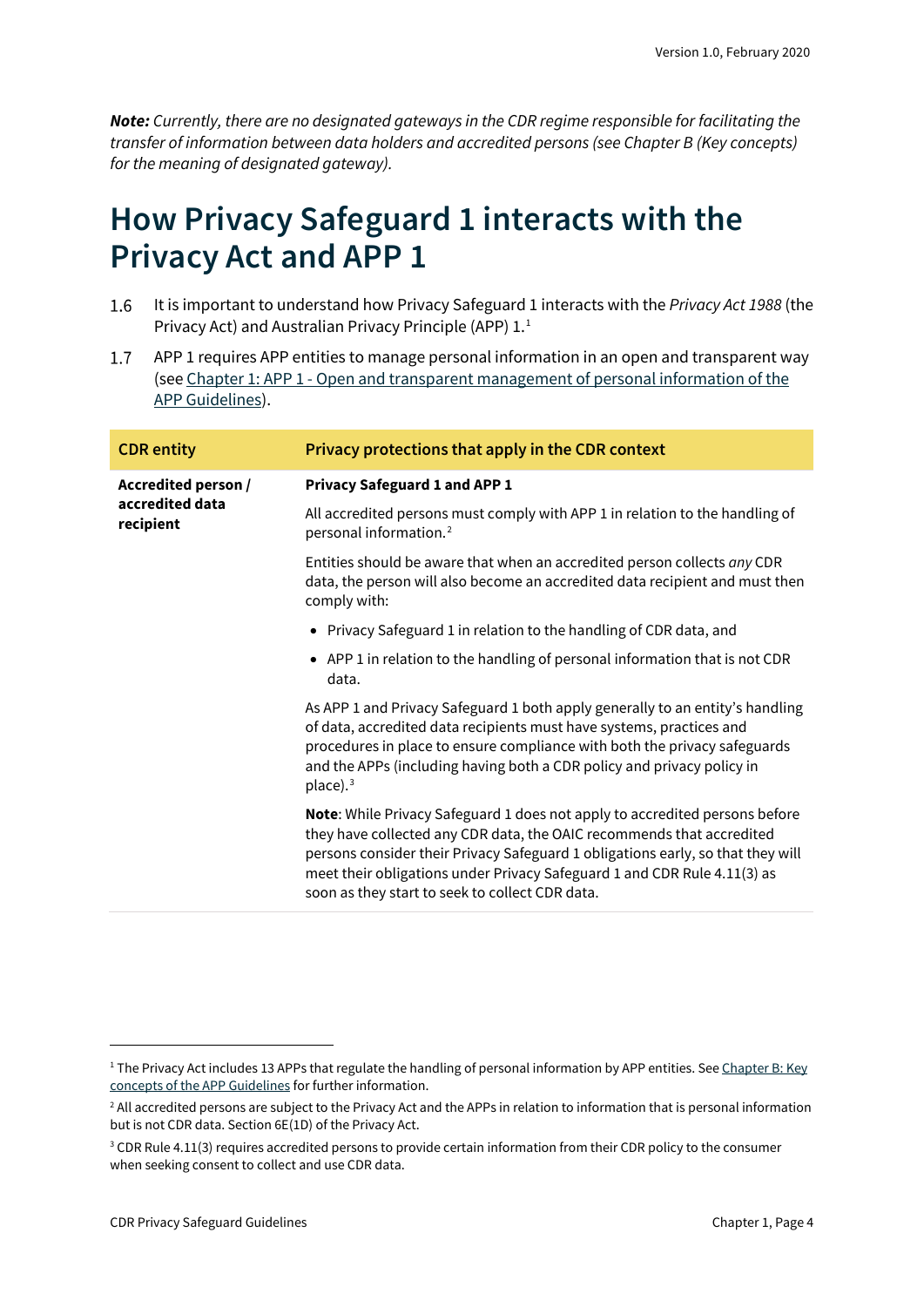| <b>CDR</b> entity         | Privacy protections that apply in the CDR context                                                                                                                                                                                                                                                |
|---------------------------|--------------------------------------------------------------------------------------------------------------------------------------------------------------------------------------------------------------------------------------------------------------------------------------------------|
| <b>Designated gateway</b> | APP 1 and Privacy Safeguard 1                                                                                                                                                                                                                                                                    |
|                           | A designated gateway must comply with:                                                                                                                                                                                                                                                           |
|                           | • Privacy Safeguard 1 in relation to the handling of CDR data, and                                                                                                                                                                                                                               |
|                           | • APP 1 in relation to the handing of personal information (if they are an<br>APP entity).                                                                                                                                                                                                       |
|                           | As the obligations in Privacy Safeguard 1 apply generally to an entity's<br>handling of data, a designated gateway must have systems, practices and<br>procedures to comply with both the privacy safeguards and the APPs<br>(including having both a CDR policy and a privacy policy in place). |
| Data holder               | APP 1 and Privacy Safeguard 1                                                                                                                                                                                                                                                                    |
|                           | A data holder must comply with:                                                                                                                                                                                                                                                                  |
|                           | • Privacy Safeguard 1 in relation to the handling of CDR data, and                                                                                                                                                                                                                               |
|                           | • APP 1 in relation to the handing of personal information (if they are an<br>APP entity).                                                                                                                                                                                                       |
|                           | This means that a data holder must have systems, practices and procedures<br>to comply with both the privacy safeguards and the APPs (including having<br>both a CDR policy and a privacy policy in place). <sup>4</sup>                                                                         |

# <span id="page-4-0"></span>**Implementing practices, procedures and systems to ensure compliance with the CDR regime**

- Privacy Safeguard 1 requires all CDR entities to take steps that are reasonable in the 1.8 circumstances to establish and maintain internal practices, procedures and systems that:
	- ensure compliance with the CDR regime, including the privacy safeguards and the CDR Rules, and
	- enable the entity to deal with inquiries or complaints from consumers about the entity's compliance with the CDR regime, including the privacy safeguards and CDR Rules.
- $1.9$ This is a distinct and separate obligation upon a CDR entity, in addition to being a general statement of its obligation to comply with the CDR regime.
- The CDR Rules contain several governance mechanisms, policies and procedures that will assist entities to take steps that are reasonable to comply with the CDR regime.<sup>[5](#page-4-2)</sup> However, while compliance with the CDR Rules will assist entities to take steps that are reasonable, this does not of itself mean that the entity has complied with Privacy Safeguard 1.

<span id="page-4-1"></span><sup>4</sup> See section 56AJ of the Competition and Consumer Act for the meaning of data holder.

<span id="page-4-2"></span><sup>5</sup> For example, accredited data recipients are required to establish a formal governance framework for managing information security risks under the Privacy Safeguard 12 CDR Rules.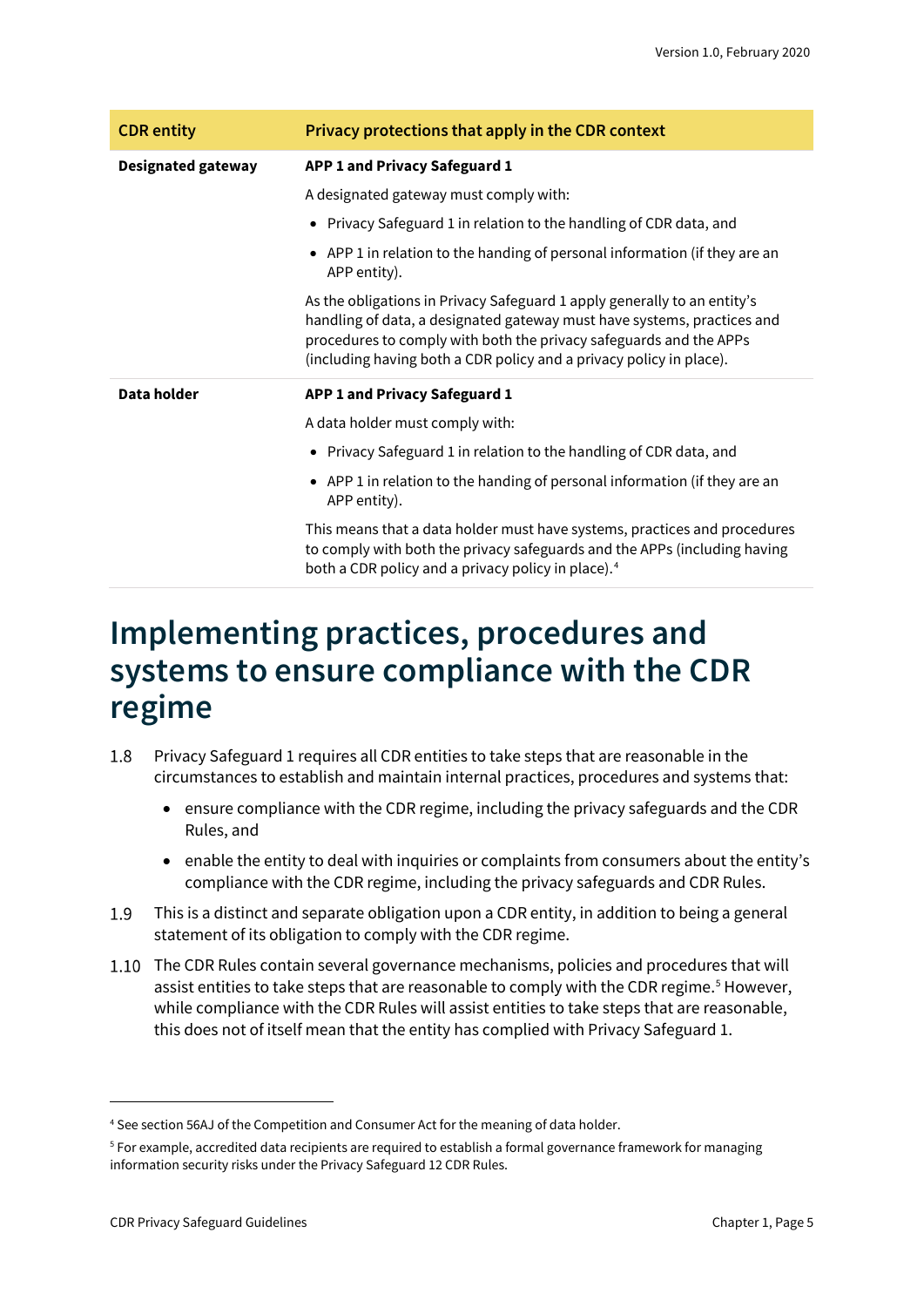- 1.11 To comply with Privacy Safeguard 1, CDR entities need to proactively consider, plan and address how to implement any practices, procedures and systems under the privacy safeguards and the CDR Rules (including how these interact with other obligations).
- 1.12 Compliance with Privacy Safeguard 1 should therefore be understood as a matter of good governance.

**Risk point:** Entities who implement the requirements of the privacy safeguards and the CDR Rules in isolation or at a late stage risk incurring unnecessary costs, and/or implementing inadequate solutions that fail to address the full compliance picture.

**Privacy tip:** Entities should take a 'privacy-by-design' approach in relation to handling CDR data across and within their organisation. This ensures CDR requirements are considered holistically. The OAIC has a range of tools to assist entities develop their wider privacy program, including th[e Privacy management framework.](https://www.oaic.gov.au/privacy/guidance-and-advice/privacy-management-framework-enabling-compliance-and-encouraging-good-practice/)

#### <span id="page-5-0"></span>**Existing privacy governance arrangements**

- Where an entity has existing privacy practices and procedures for personal information it handles under the Privacy Act, it may be appropriate to extend these to its CDR data.
- 1.14 However, the mere extension of current practices and procedures does not mean in and of itself that an entity has taken *reasonable steps* to implement practices, procedures and systems.
- Entities will need to take further action to modify practices, procedures and systems to meet obligations under Privacy Safeguard 1 to ensure compliance with the particularities of the CDR regime.

#### <span id="page-5-1"></span>**Examples of practices, procedures and systems**

- 1.16 The following are given as examples of practices, procedures and systems that a CDR entity should consider implementing under Privacy Safeguard 1.
- 1.17 These examples may overlap and interact with existing requirements set out by the CDR Rules or the ACCC's [Accreditation Guidelines.](https://www.accc.gov.au/focus-areas/consumer-data-right-cdr-0/cdr-draft-accreditation-guidelines)

#### Have a CDR data management plan

- 1.18 In practice, CDR entities should develop a CDR management plan or CDR management framework which identifies goals and targets, appoints key roles and responsibilities for privacy management, and adopts governance mechanisms to bring their privacy planning together.
- Entities should proactively review and audit the adequacy and currency of their organisational practices, procedures and systems involving CDR data.
- Where entities have an existing privacy management plan, they may wish to update it with CDR activities so that it is integrated into the entity's privacy management processes, or they may have a separate CDR management plan.
- 1.21 A CDR entity should also regularly review and update this CDR data management plan to ensure that it reflects the entity's CDR data privacy goals and handling practices.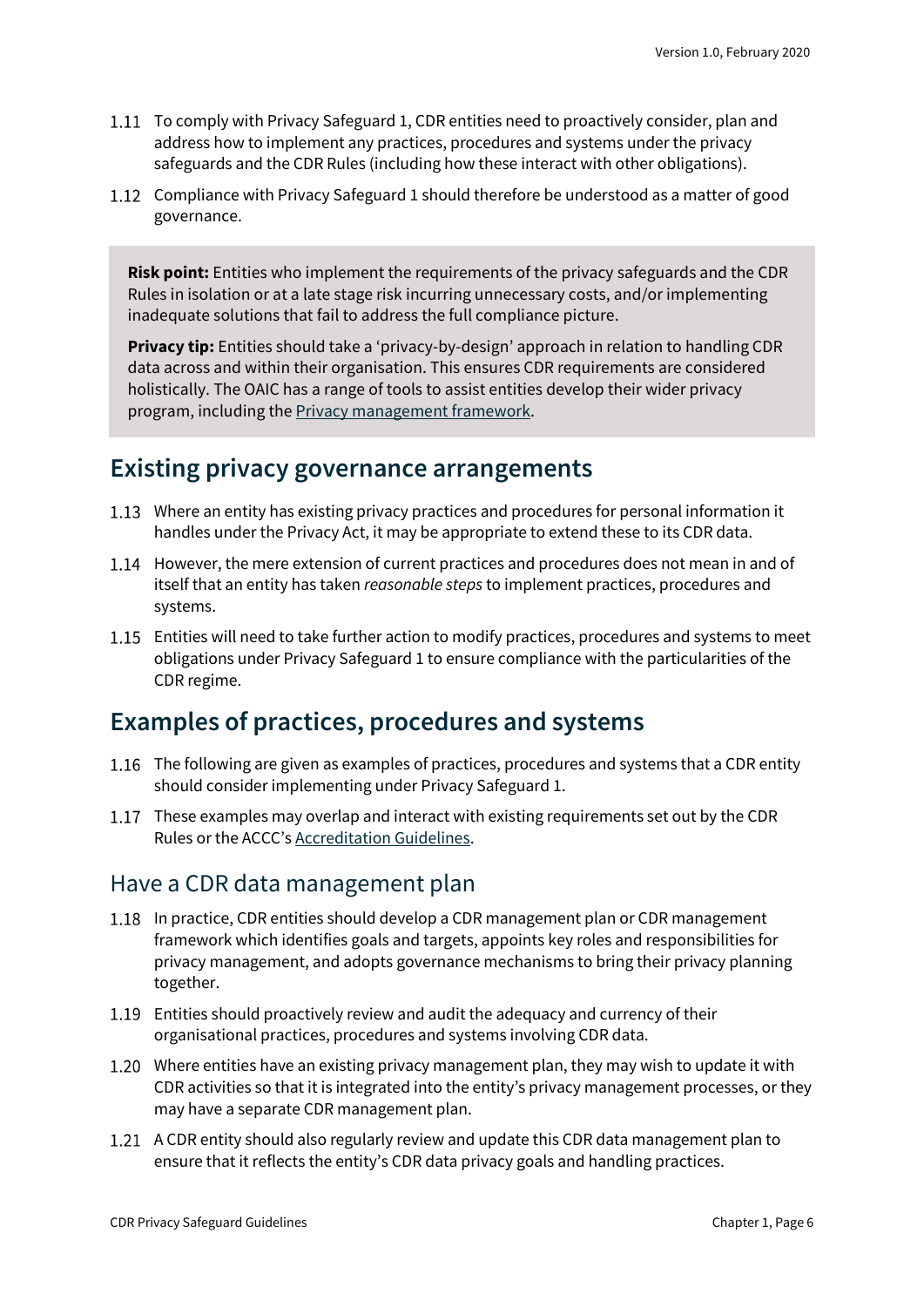#### **What is a CDR data management plan?**

A CDR data management plan can be a helpful way to identify specific, measurable goals and targets, and sets out how an entity will meet its compliance obligations under Privacy Safeguard 1. The CDR data management plan should also include processes to measure and document the CDR entity's performance against their CDR data management plan.

#### Embed a culture that respects and protects CDR data

- 1.22 Good CDR data management stems from good data and information governance that creates a culture of privacy that respects and protects CDR data.
- 1.23 To embed a culture of privacy, entities could:
	- Appoint a member of senior management to be responsible for the strategic leadership and overall management of CDR data.
	- Appoint an officer (or officers) to be responsible for the day to day managing, advising and reporting on privacy safeguard issues.
	- Record and report on how datasets containing CDR data are treated, managed and protected.
	- Implement reporting mechanisms that ensure senior management are routinely informed about privacy and data management issues.

### Establish robust and effective privacy practices, procedures and systems

- Good privacy management requires the development and implementation of robust and effective practices, procedures and systems.
- 1.25 For example, an entity should:
	- Implement risk management processes that allow identification, assessment and management of privacy risks, including CDR security risks.<sup>[6](#page-6-0)</sup>
	- Establish clear processes for reviewing and responding to CDR data complaints.
	- Integrate privacy safeguards training into induction processes and provide regular staff training to those who deal with CDR data. This regular training should occur at a minimum once per year. $<sup>7</sup>$  $<sup>7</sup>$  $<sup>7</sup>$ </sup>
	- Establish processes that allow consumers to promptly and easily access and correct their CDR data, in accordance with the CDR Rules.

<span id="page-6-0"></span><sup>6</sup> Accredited data recipients are already required to meet strong minimum information security controls under Privacy Safeguard 12. See Schedule 2 to the CDR Rules and the ACCC's Supplementary Accreditation Guidelines on Information Security available on the ACCC's Accreditation Guidelines page.

<span id="page-6-1"></span><sup>7</sup> Accredited data recipients already have certain obligations to provide privacy and security training under Privacy Safeguard 12. See Schedule 2 to the CDR Rules and the ACCC's Supplementary Accreditation Guidelines on Information Security available on the ACCC's Accreditation Guidelines page.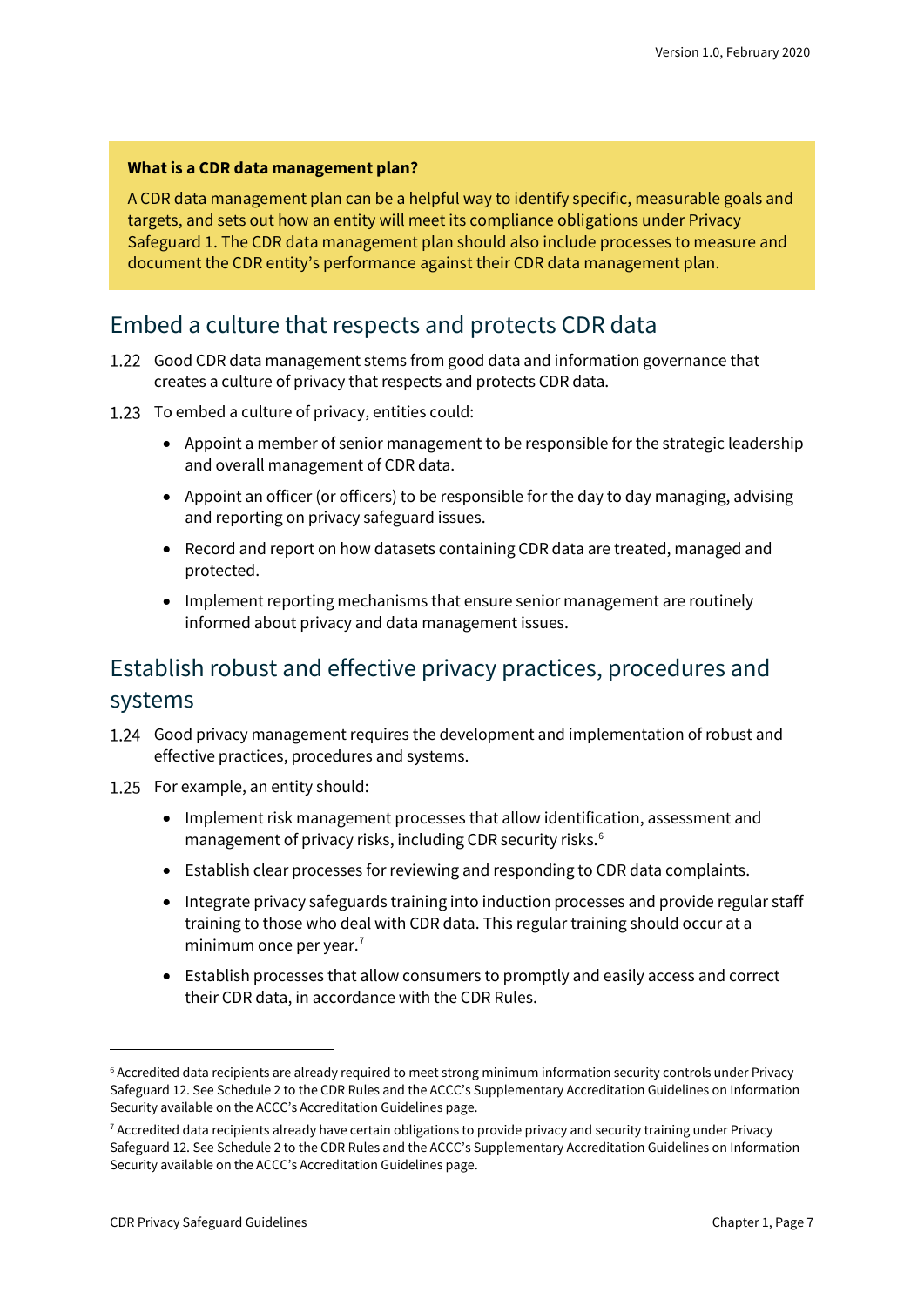### Regularly reviewing and evaluating privacy processes

- 1.26 To evaluate privacy practices, procedures and systems, entities should make a commitment  $t^{\circ}$ 
	- Monitor and review CDR privacy processes regularly. This could include assessing the adequacy and currency of practices, procedures and systems, to ensure they are up to date and being adhered to.
	- Measure performance against the CDR data management plan.
	- Create feedback channels for both staff and consumers to continue to learn lessons from complaints and breaches, as well as customer feedback more generally.

#### Enhance response to privacy issues

- Good privacy management requires entities to be proactive, forward thinking and to anticipate future challenges. To enhance response to privacy issues, entities should make a commitment to:
	- Use the results of the evaluations to make necessary and appropriate changes to organisation's practices, procedures and systems.
	- Consider having practices, procedures and systems externally assessed to identify areas where privacy processes may be improved.<sup>[8](#page-7-1)</sup>
	- Continuously monitor and address new privacy risks.

### <span id="page-7-0"></span>**Circumstances that affect reasonable steps**

- 1.28 The requirement to implement practices, procedures and systems is qualified by a 'reasonable steps' test.
- This requires an objective assessment of what is considered reasonable in the specific circumstance, which could include:
	- the CDR Rules and other legislative obligations that apply to the CDR entity
	- the nature of the CDR entity
	- the amount of CDR data handled by the CDR entity
	- the possible adverse consequences for a consumer in the case of a breach, and
	- the practicability, including time and cost involved.

#### The CDR regime obligations that apply to the CDR entity

1.30 The CDR regime obligations (such as the privacy safeguards and the CDR Rules) that apply to the entity will be relevant to determining what steps will be reasonable.

<span id="page-7-1"></span><sup>&</sup>lt;sup>8</sup> Accredited persons have obligations to provide regular assurance reports (an audit report) and attestation statements concerning compliance with certain Privacy Safeguard 12 CDR Rules. See the ACCC's Supplementary Accreditation Guidelines on Information Security available on the ACCC's Accreditation Guidelines page.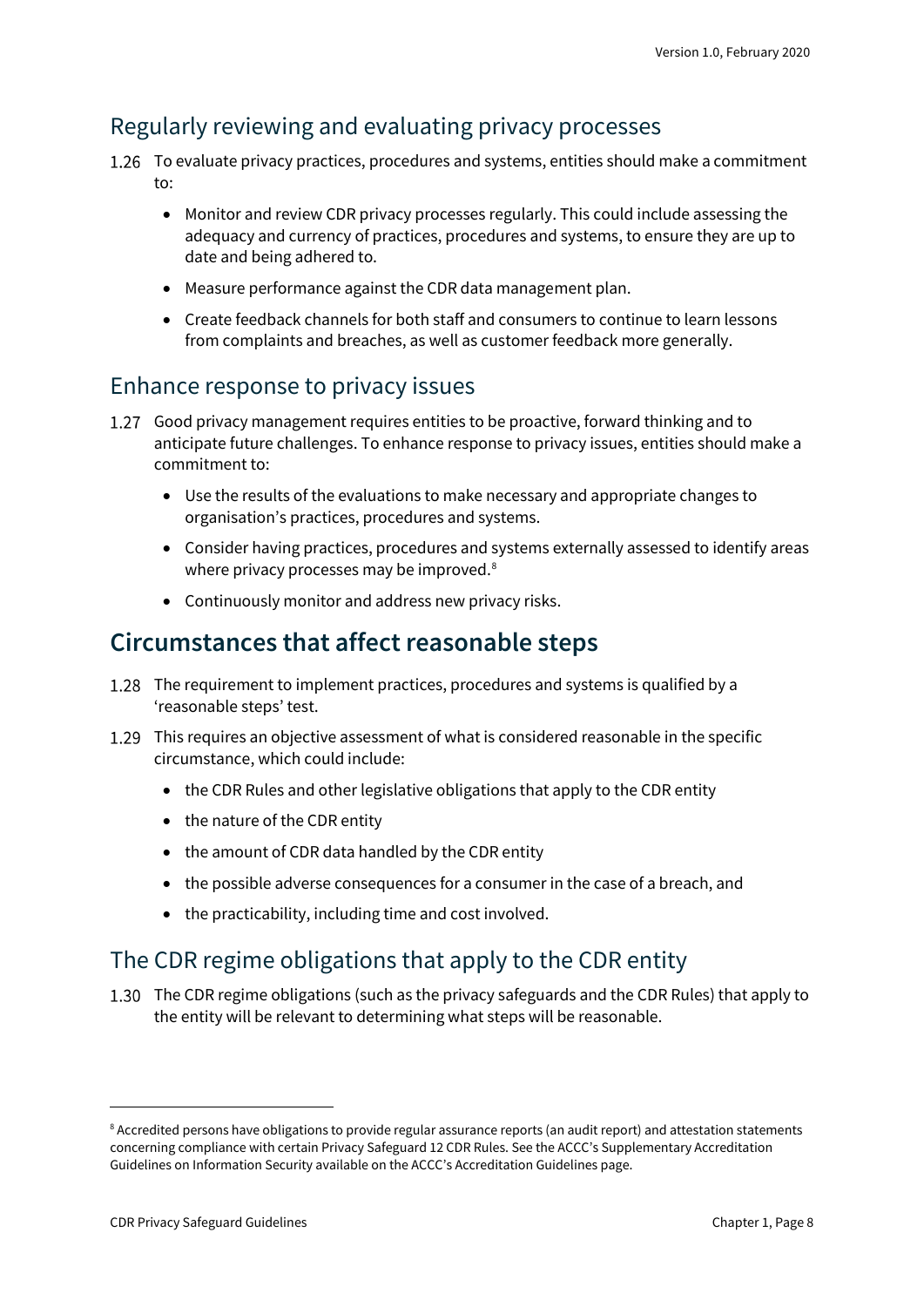- 1.31 For example, the obligations that apply to accredited persons are in many cases different to those that apply to data holders and will therefore require the development and implementation of different practices, procedures and systems to achieve compliance.
- 1.32 Further, where an entity participates in the CDR regime in more than one capacity (e.g. as a data holder, an accredited person and an accredited data recipient), this will also affect what constitutes reasonable steps, and the entity will need to put in place mechanisms to ensure it complies with the CDR regime in all its different CDR entity capacities.

#### Nature of the entity

- 1.33 The size of the CDR entity, its resources, the complexity of its operations and the business model are all relevant to determining what steps would be reasonable when putting in place practices, procedures and systems.
- For instance, where a CDR entity uses outsourced service providers (such as cloud-based service providers for hosting services or data centres and backup providers), the reasonable steps it should take may be different to those it would take if it did not operate in this manner.

#### The amount of CDR data handled by the CDR entity

1.35 More rigorous steps may be required as the amount of CDR handled by a CDR entity increases. Generally, as the amount CDR data that is held increases, so too will the steps to ensure that it is reasonable.

#### Adverse consequences for a consumer

Entities should consider the possible adverse consequences for the consumers concerned if the CDR data is not handled in accordance with the CDR regime. For example, the nature of the CDR data or amount of data held could result in material harm from identity theft or fraud, discrimination, or humiliation or embarrassment. The likelihood of harm occurring will be relevant in considering whether it is reasonable to take a particular step.

#### Practicability of implementation

- 1.37 The practicality of implementing, including the time and cost involved, will influence the reasonableness. A 'reasonable steps' test recognises that privacy protection should be viewed in the context of the practical options available to a CDR entity.
- 1.38 However, a CDR entity is not excused from implementing particular practices, procedures or systems by reason only that it would be inconvenient, time-consuming or impose some cost to do so. Whether these factors make it unreasonable to take a particular step will depend on whether the burden is excessive in all the circumstances.
- CDR entities are also not excused from any specific processes, procedures or systems that are required by the CDR Regime.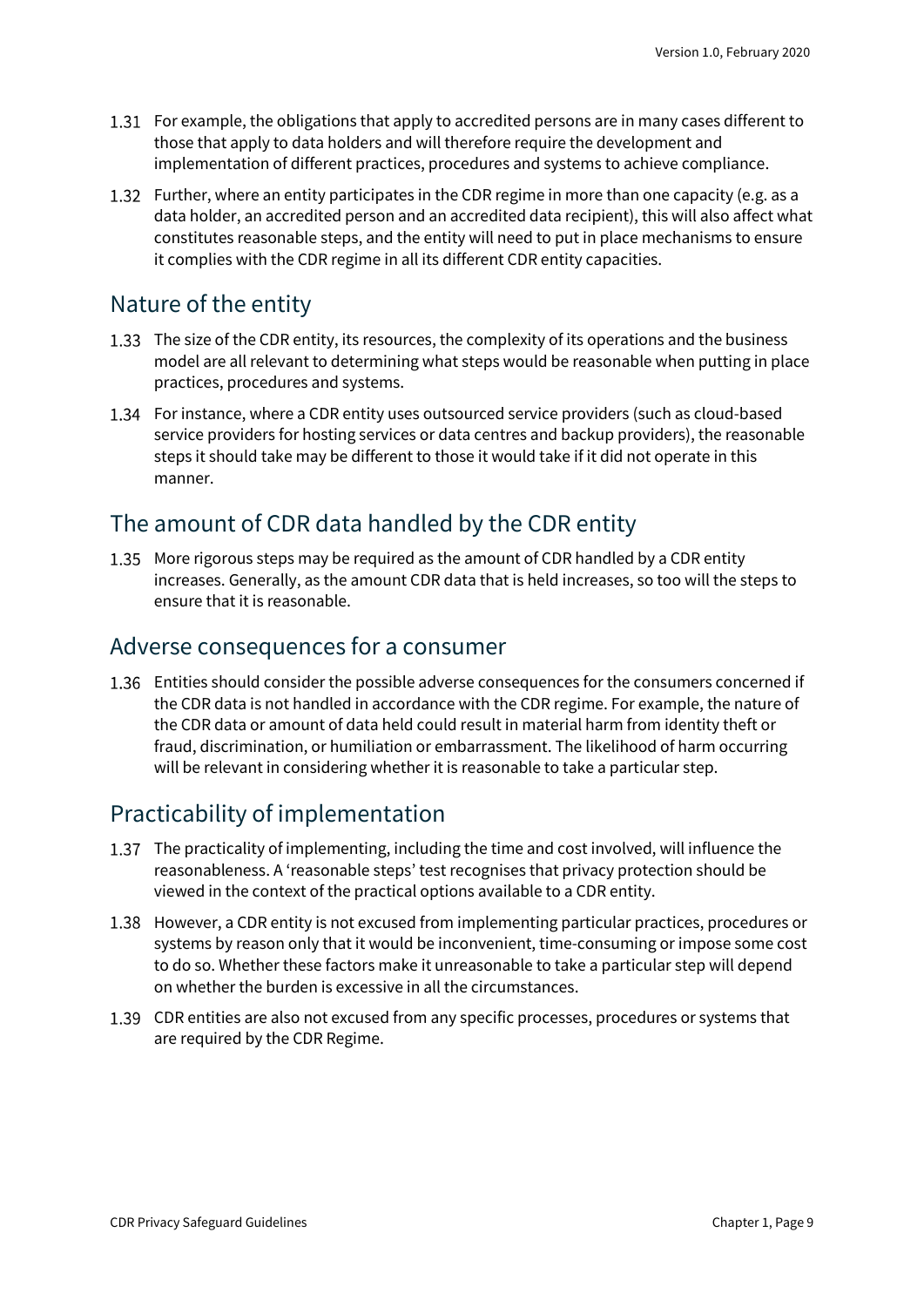# <span id="page-9-0"></span>**Having a CDR policy**

### <span id="page-9-1"></span>**Developing the CDR policy**

- CDR policies are a key tool for ensuring open and transparent management of personal information which can build trust and engage consumers.
- Privacy Safeguard 1 requires CDR entities to have a clearly expressed and up-to-date CDR policy about how they manage CDR data. The policy must be distinct from any of the CDR entity's privacy policies,<sup>[9](#page-9-2)</sup> for example, by being contained in a separate document to the entity's privacy policy. However, while the privacy policy and CDR policy need to be separate, the entity's CDR policy and privacy policy may reference and link to each other where appropriate and where required (see paragraph 1.62 – 1.64 on the interaction between an entity's privacy policy and CDR policy).
- 1.42 The Information Commissioner may, but has not, approved a form of CDR policy.<sup>[10](#page-9-3)</sup>
- 1.43 At a minimum, a CDR policy should be clearly expressed. Specifically, it should be easy to understand (avoiding jargon, legalistic or 'in-house' terms), easy to navigate, and only include information that is relevant to the management of CDR data by the entity.
- 1.44 A CDR entity must regularly review and update its CDR policy to ensure that it reflects the entity's CDR data handling practices. This review should, at a minimum, be undertaken as part of annual planning processes. An entity could also:
	- include a notation on the policy indicating when it was last updated
	- invite comment on the policy to gain feedback and evaluate its effectiveness, and
	- explain how any comments will be dealt with.
- 1.45 As the CDR Rules require a CDR policy to be available on the entity's website and on an application for mobile device, it should be available in a style and length that makes it suitable for online and mobile friendly publication.
- 1.46 It is open to a CDR entity to choose the style and format for its CDR policy, so long as the policy is clearly expressed, up-to-date and otherwise compliant with the requirements of Privacy Safeguard 1 and the CDR Rules. This may include the use of innovative formats to best communicate the privacy messaging to consumers, such as the use of infographics, animation or video or other forms of technology to increase user experience. However, when creating a CDR policy, entities should remember that the key objective is to be transparent with consumers about the handling of CDR data.
- Using a layered approach to provide the information may assist a consumer's understanding of the information in the policy. A layered approach means providing a condensed version of the full policy to outline key information, with direct links to the more detailed information in the full policy. $11$

<span id="page-9-2"></span><sup>&</sup>lt;sup>9</sup> CDR Rule 7.2(2).

<span id="page-9-3"></span><sup>&</sup>lt;sup>10</sup> Section 56ED(3)(b) of the Competition and Consumer Act and CDR Rule 7.2(1).

<span id="page-9-4"></span> $11$  For an example of a layered approach, see OAIC[, Guide to developing an APP privacy policy.](https://www.oaic.gov.au/privacy/guidance-and-advice/guide-to-developing-an-app-privacy-policy/)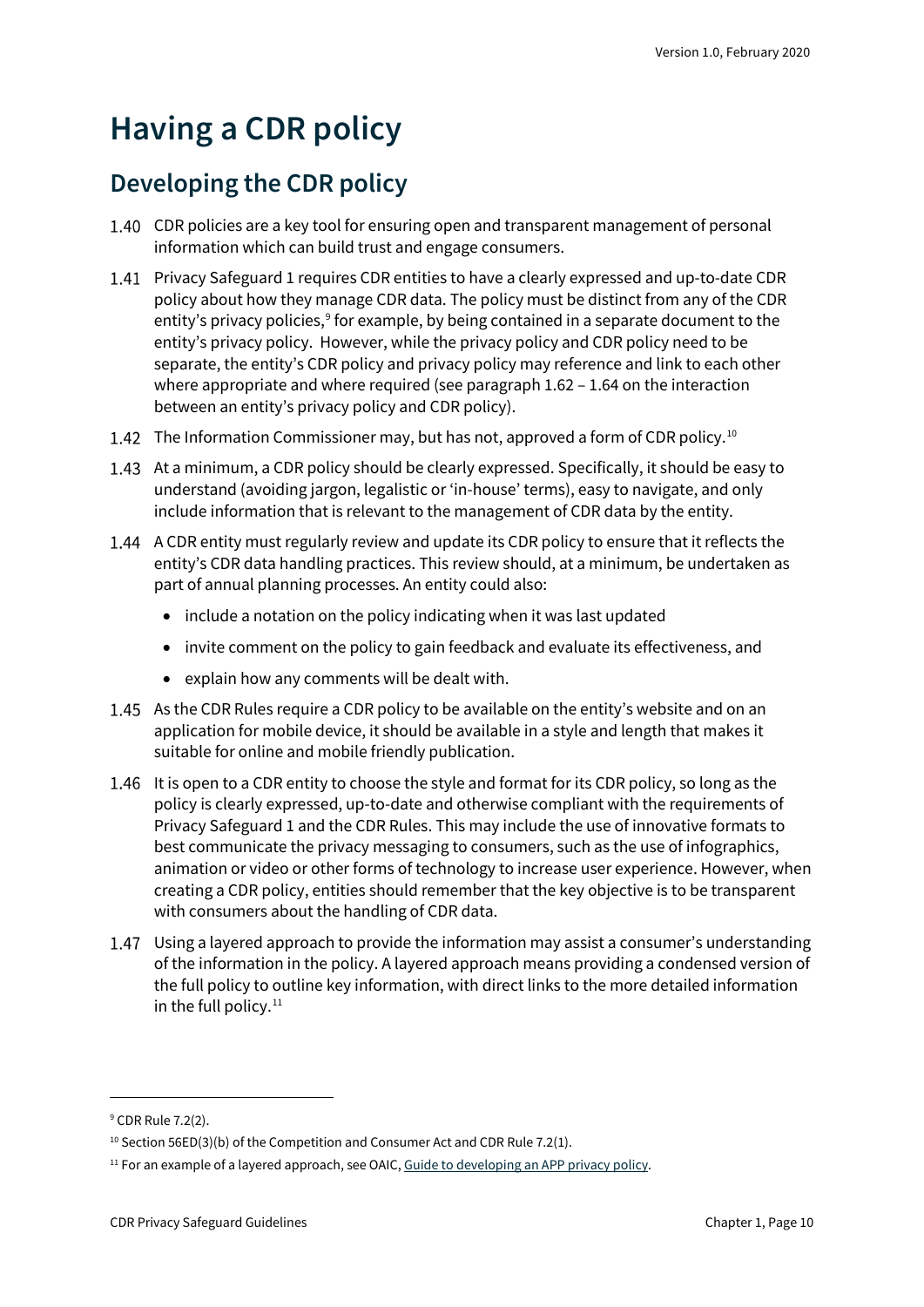### <span id="page-10-0"></span>**Information that must be included in a CDR policy**

- 1.48 Privacy Safeguard 1 contains a non-exhaustive list of information that a CDR entity must include in its CDR policy. Additional requirements for each CDR entity are set out in the CDR Rules.
- 1.49 There are different requirements depending on whether the CDR entity is an accredited data recipient, a data holder, or a designated gateway.
- 1.50 Where an entity occupies more than one role in the CDR regime (for example is both a data holder and an accredited data recipient), the entity can either have a single CDR policy that outlines how CDR data is handled in both capacities, or a separate CDR policy for each capacity.

#### Accredited data recipients

- Privacy Safeguard 1 requires that accredited data recipients must include the following in their CDR policy:
	- $\bullet$  the classes<sup>[12](#page-10-1)</sup> of CDR data held. The designation instrument sets out three classes of information for the banking sector: customer information, $^{13}$  $^{13}$  $^{13}$  product use information, $^{14}$  $^{14}$  $^{14}$ and information about a product<sup>15</sup>
	- how the CDR data is held
	- purposes for which the entity may collect, hold, use or disclose CDR data
	- how a consumer may access or correct CDR data
	- how a consumer can complain and how the entity will deal with a complaint
	- whether overseas disclosure to accredited persons is likely, and the countries those persons are likely to be based in, if practicable to specify this
	- circumstances in which the entity may disclose CDR data to a person who is not an accredited person $16$
	- events about which the entity will notify the consumers of such CDR data, $^{17}$  $^{17}$  $^{17}$  and
	- when the entity must delete or de-identify CDR data in accordance with a request by a consumer.
- 1.52 In addition, the CDR Rules provide other matters that must be included in the CDR policy, including:

<span id="page-10-1"></span> $12$  The classes of information are set out in the designation instrument for the relevant sector.

<span id="page-10-2"></span><sup>&</sup>lt;sup>13</sup> Specified in section 6 of the designation instrument.

<span id="page-10-3"></span><sup>&</sup>lt;sup>14</sup> Specified in section 7 of the designation instrument.

<span id="page-10-4"></span><sup>&</sup>lt;sup>15</sup> Specified in section 8 of the designation instrument.

<span id="page-10-5"></span><sup>&</sup>lt;sup>16</sup> An accredited data recipient is not authorised under the CDR Rules to disclose to any person except directly to the consumer or to an outsourced service provider.

<span id="page-10-6"></span><sup>&</sup>lt;sup>17</sup> The events about which an accredited person will notify a consumer will include when a consumer gives consent to the person collecting and using their CDR data or withdraws such a consent, the collection of a consumer's CDR data, any ongoing notification requirements concerning a consumer's consent, any response to a consumer's correction request under Privacy Safeguard 13 and any eligible data breach affecting a consumer under the Notifiable Data Breach scheme.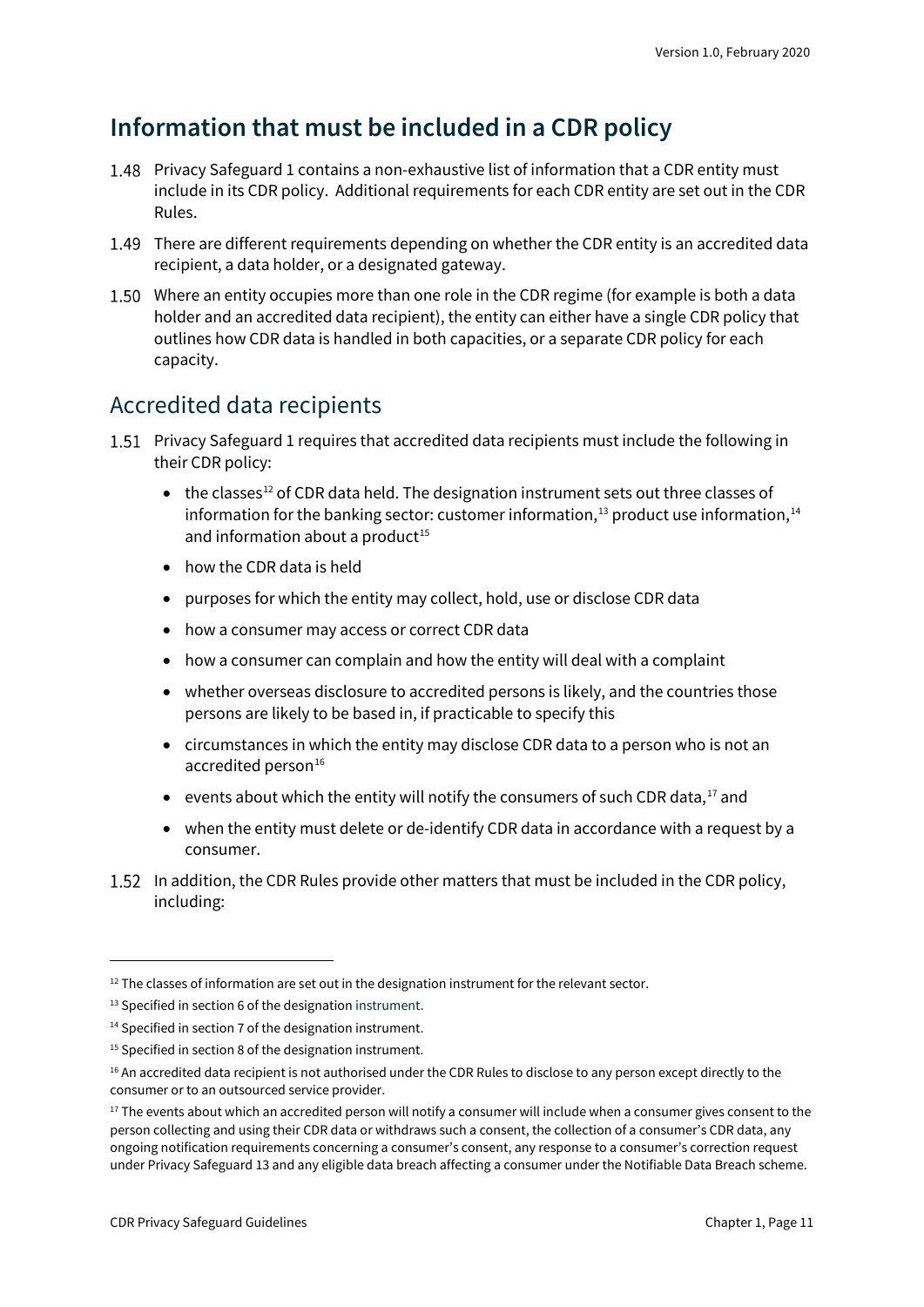- A statement indicating the consequences to the consumer if they withdraw a consent to collect or to use CDR data. This could include information about any early cancellation fees.
- A list of outsourced service providers, the nature of their services, the CDR data and classes of CDR data that may be disclosed.
- Where the entity is likely to disclose CDR data overseas to a service provider who is not accredited, a list of countries in which the overseas persons are likely to be based (if it is practicable to specify those countries in the policy). [18](#page-11-0)
- Where the entity proposes to store CDR data other than in Australia or an external territory, the countries in which the entity proposes to store CDR data.
- Where the entity seeks or intends that it will seek consent from consumers to de-identify their CDR data in accordance with CDR Rule 4.11(3)(e):
	- o why the entity asks for consents to de-identify CDR data
	- $\circ$  how the entity de-identifies CDR data, including a description of techniques that it uses to de-identify CDR data, and
	- $\circ$  if the entity ordinarily discloses (by sale or otherwise) de-identified CDR data to one or more persons: the fact of this disclosure; the classes of persons such data is ordinarily disclosed to; and the purposes for which the accredited data recipient discloses de-identified CDR data.
- When and how the entity destroys 'redundant data', and how a consumer may ask for the entity to destroy their CDR data when it becomes redundant data.
- Where the entity has a general policy of de-identifying CDR data once it becomes redundant data:
	- $\circ$  if the entity uses the de-identified CDR data, examples of how the entity ordinarily uses de-identified CDR data
	- $\circ$  how the entity de-identifies CDR data, including a description of techniques that it uses to de-identify CDR data, and
	- $\circ$  if the entity ordinarily discloses (by sale or otherwise) de-identified CDR data to one or more persons: the fact of this disclosure, the classes of persons to whom such data is ordinarily disclosed, and the purposes for which the entity discloses deidentified CDR data.

<span id="page-11-0"></span><sup>&</sup>lt;sup>18</sup> An example of when it may be impracticable to specify the countries in which service providers are likely to be located is where CDR data is likely to be disclosed to numerous overseas service providers and the burden of determining where those service providers are likely to be located is excessively time-consuming, costly or inconvenient in all the circumstances. However, an accredited data recipient is not excused from specifying the countries by reason only that it would be inconvenient, time-consuming or impose some cost to do so. It is the responsibility of the accredited data recipient to be able to justify that this is impracticable. If it is impracticable to specify the countries because of the number of different countries that CDR data is disclosed to is large, one option may be to list those countries in an appendix to the CDR policy rather than in the body of the policy. Another option may be to include a link in the CDR policy to a regularly updated list of those countries, accessible from the accredited data recipient's website. Where it is not practicable to specify the countries, the accredited data recipient could instead identify general regions (such as European Union countries).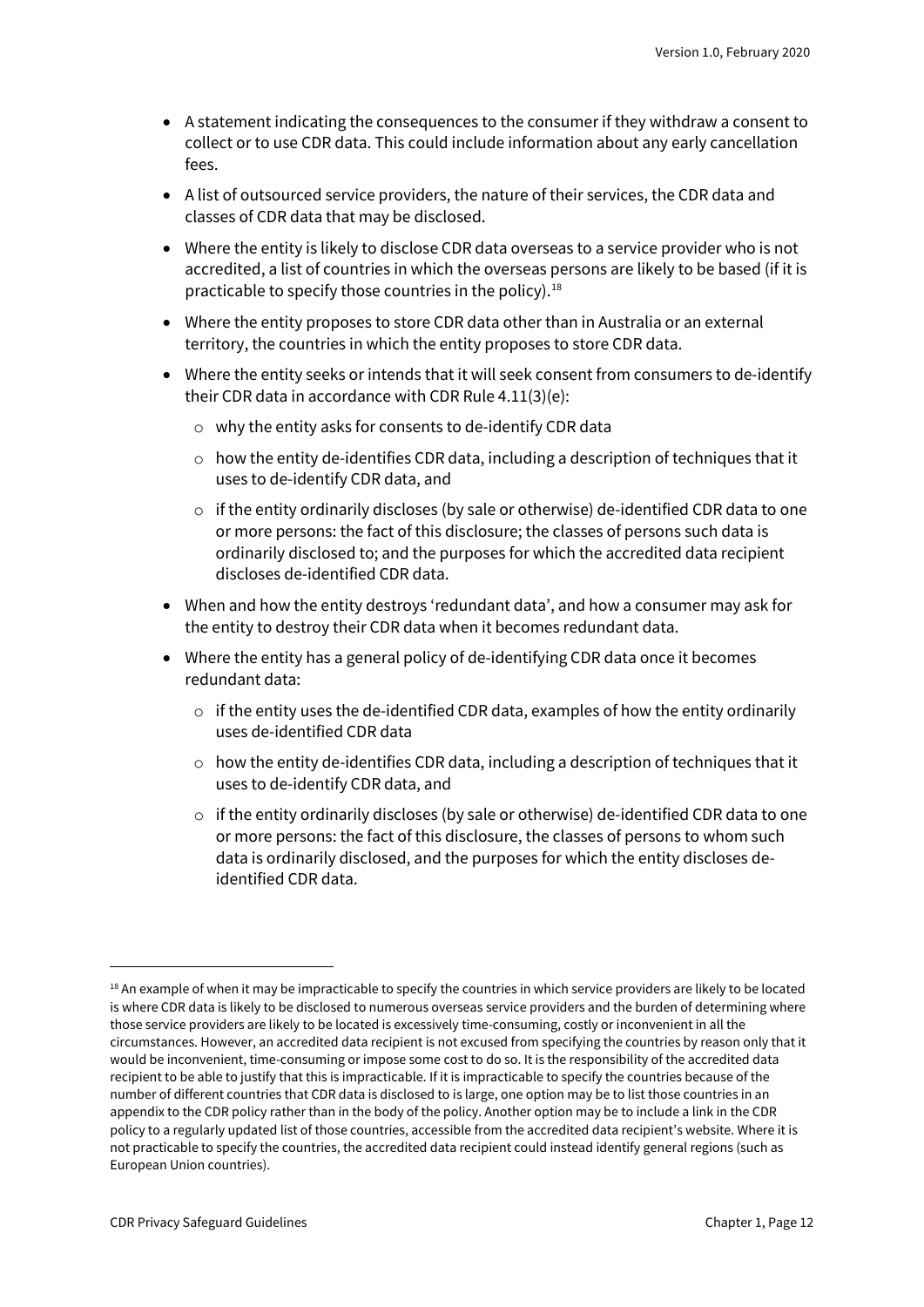- Further information regarding how a consumer can complain and how the entity will deal with the complaint, specifically:
	- o where, how and when a complaint can be lodged
	- o when a consumer should expect an acknowledgement of their complaint
	- o what information is required from the complainant
	- $\circ$  the complaint handling process, including time periods associated with the various stages
	- o options for redress, and
	- o options for review.

#### Data holder

- 1.53 Privacy Safeguard 1 requires that data holders must include in their CDR policy how a consumer can access and correct the CDR data, and how they may complain.
- 1.54 In addition, the CDR Rules provide other matters that must be included in the CDR policy, including:
	- whether the data holder accepts consumer data requests for voluntary product data or voluntary consumer data, and, if so whether the data holder charges fees for disclosure of such data and what those fees are, [19](#page-12-0) and
	- how a consumer can complain and how the entity will deal with a complaint, specifically:
		- o where, how and when a complaint can be lodged
		- $\circ$  when a consumer should expect an acknowledgement of their complaint
		- o information required from the complainant
		- $\circ$  complaint handling process, including time periods associated with the various stages
		- o options for redress, and
		- o options for review.

#### Designated gateway

- 1.55 Privacy Safeguard 1 requires that designated gateways must include the following in their CDR policy:
	- an explanation of how the entity will act between persons to facilitate the disclosure of the CDR data, the accuracy of the CDR data, or any other matters required under the CDR Rules, and

<span id="page-12-0"></span> $19$  Voluntary product data means CDR data for which there are no consumers that is not required product data: clause 3.1 of Schedule 3 to the CDR Rules. Voluntary consumer data means CDR data for which there are consumers that is not required consumer data: clause 3.2 of Schedule 3 to the CDR Rules.